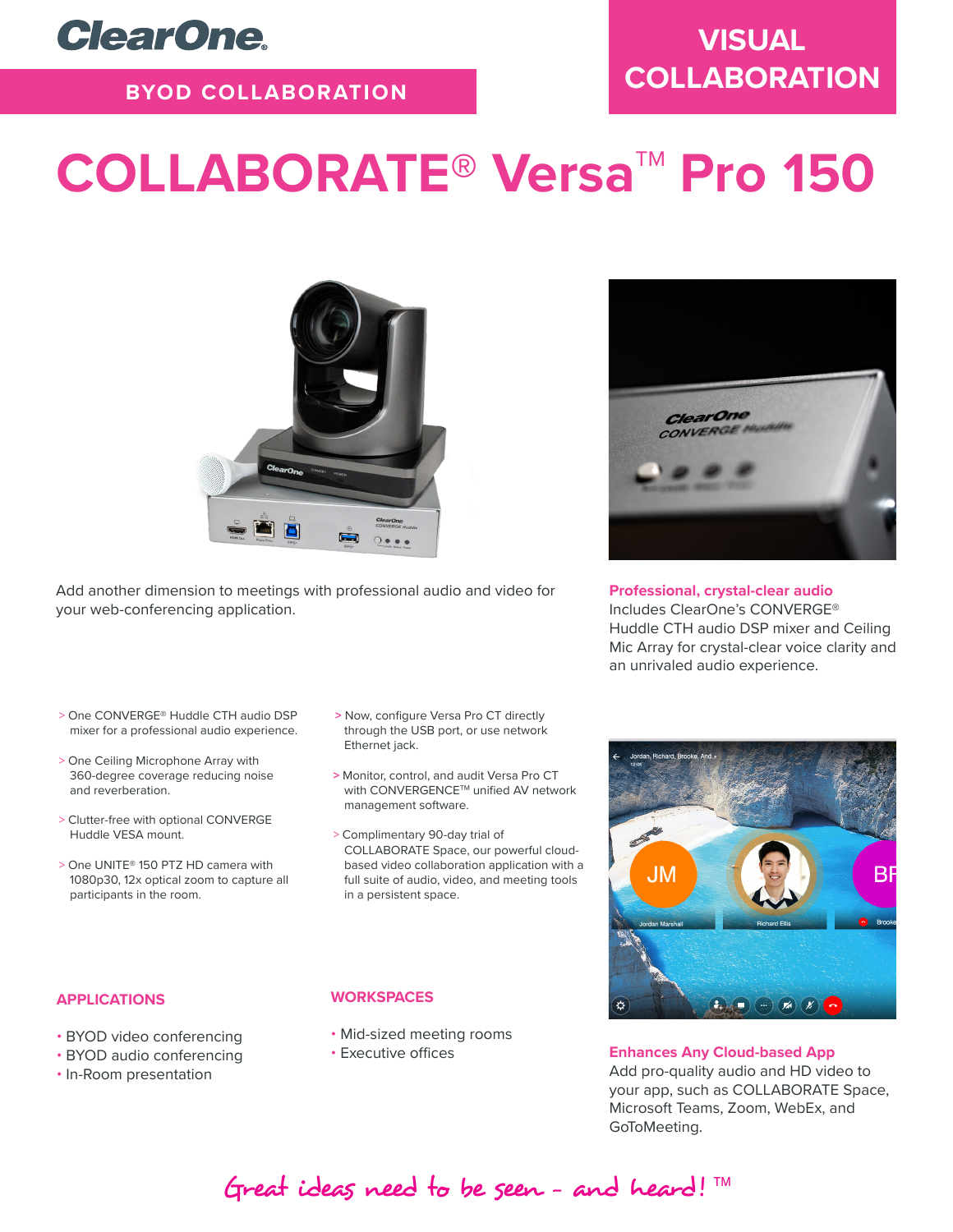## **ClearOne.**

### **CLOUD-BASED COLLABORATION**

## **VISUAL COLLABORATION**

**Versa Pro 150 using Room PC a display, with optional ClearOne Ceiling Loudspeakers**

### **COLLABORATE®** Versa Pro 150